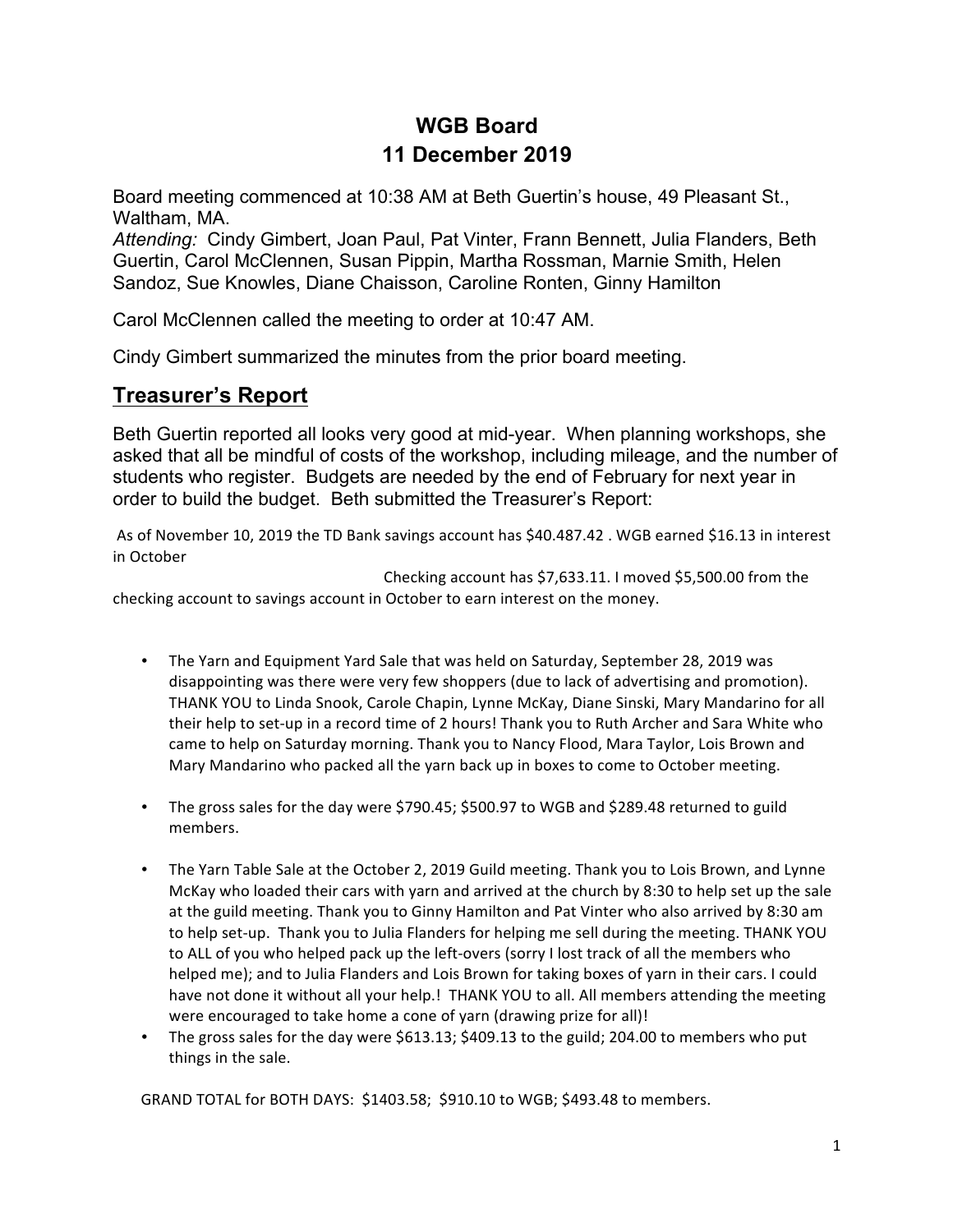- Both these sales would not have happened with the volunteer help of members. THANK YOU!!!!
- All the left-overs were donated to Gateway Crafts in Brookline and WCI in Waltham. Both,  $501(3)(c)$  organizations that work with fiber/textiles and adults who have challenges. The Yarn table sales help to keep the guild in the "black".

# **Annual Sale**

Nancy Flood, Marnie Smith, Sara White and Caroline Ronten submitted a Fiber Arts Sale Report. The sale reported record sales. The gross sales were \$44,000, with about \$6,000 net profit for the guild expected. The numbers may come down a bit when final numbers are totaled. (A chart of the preliminary stats and statistics from 2013 to 2018 sales can be found in the report, which is included in the meeting handouts in the guild folder.)

The sale included close to 2000 items (a 21% increase from 2018). Forty-five weavers submitted items (a 28% increase). More than 500 people attended the sale.

Issues discussed included:

- a few found parking tricky (construction first day & church parking second day)
- a need for better seats for husbands, though chairs were available
- perhaps consider a seating area by the front door.

Sara White conducted a survey of 100 people during the sale asking people what they thought about the sale and whether they wanted to be added to the guild mailing list. She also asked how the respondents found out about the sale. The most frequent ways people found out were: guild contact; Weston promotion, mailing list, and through friends. Weston promotion included Weston library mailings, signs, Weston Facebook page and calendar and the Weston Town Crier. (More detailed info is available in the report).

The Weston Library/AIC has reached out to us to have us return next year, with possible dates of Nov. 12- 14.

The Sale Committee Report suggested two necessary improvements:

- More automatic checkout system with computer driven receipts and bar coding. " This would involve the guild printing tags for members, which will increase expenses because they will likely need to be mailed out. But, currently, there is no guarantee that printed spreadsheets match those submitted electronically. "
- Better location for checkout desk. "Members standing there felt crowded as people pushed past them to get into the conference room."

There was only one missing item this year, a potholder. The guild paid out the weaver as if it had been sold. There was less than a \$10 discrepancy between inventory and receipt lines.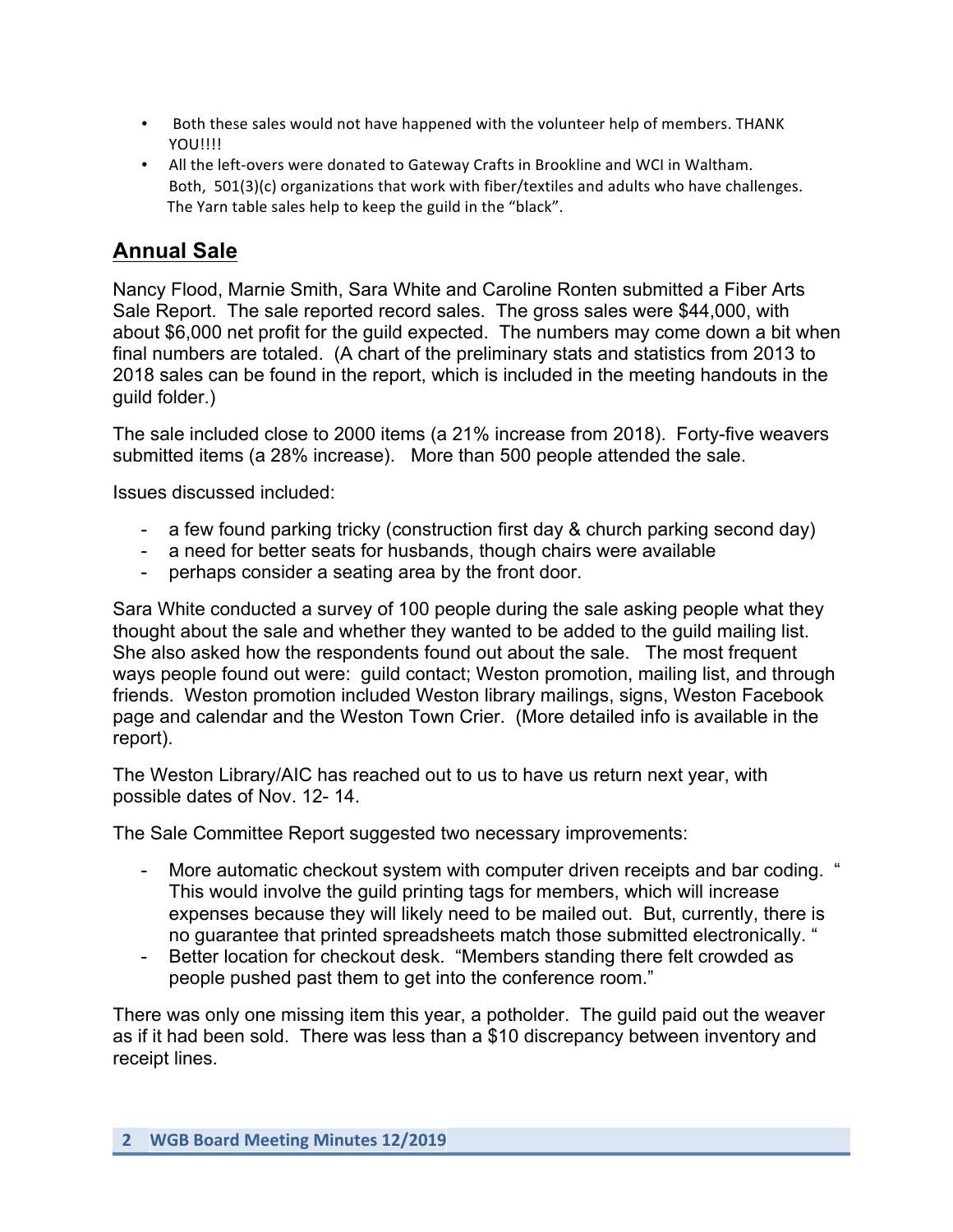Improving shift hours was discussed. Some felt the volunteer shifts need to be longer. Also more people are needed to jury during specific shifts.

# **Marketing for the Sale**

Suggestions included:

- reach out to prior members with a mailing about the sale

-- send an email blast that includes promotional information that can be forwarded to members' friends and contacts (it was noted that a guild blast used to include a pdf with the promotional postcard and a reminder to forward the postcard to all friends who might be interested in the sale)

- separate the blast for the meeting and the blast promoting the sale; shorter targeted blasts are more effective than long blasts

- we need more photos for Instagram and Facebook

It was suggested that AIC and Sales Committee should meet for a follow up discussion of the sale. There was concern about AIC taking space to sign up people for classes and AIC promotional material going into WGB sale bags. Members noted competing concerns: WGB desire to support emerging non-profit art groups' efforts and WGB's satisfaction with the building and location vs. WGB's need for space for our sale; WGB's commitment to our mailing list and members that their information will not be used for any other purposes than weaving guild business; and the expectation from the rental agreement, which stated we have use of all the space. Use of the parking lot in back and trash removal could also be discussed. It was left to the sales committee to get together with AIC in January or February to have a follow-up meeting to discuss successes, concerns, and the way forward. The consensus was a hope to continue holding the sale at AIC pending successful discussions.

The board agreed that the sale was fabulous and thank the committee and guild members for all their hard work.

## **Membership Report**

Frann Bennett reported and submitted Susan Targove's membership report.

We have 242 active members: 13 Bulletin Only; 11 Honorary Life; 218 Regular. There were 3 new members and 1 late renewal since the November report.

The issue was raised that the membership list on the website needs to be updated in a timely manner. Multiple people responsible for updating the spreadsheet and uploading the membership list make it difficult to assure a single accurate membership list is available online to members at all times. At this time, online membership application involves two separate parts: an informational form and a billing site. Separate records are kept by separate people for membership dues payment and membership information. With the goal of achieving an accurate and updated single pdf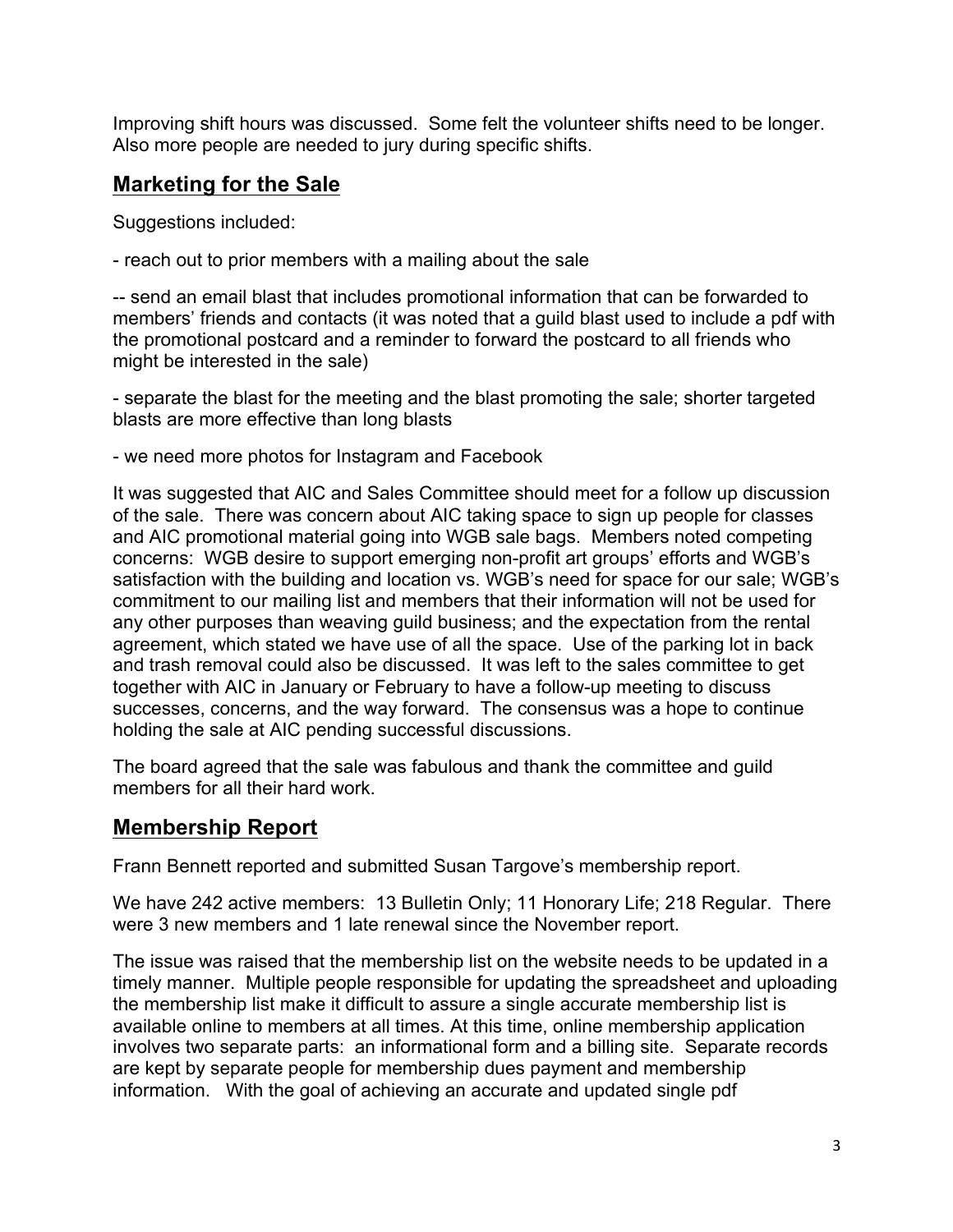membership list online, Helen will construct a new form and pass it on to the membership committee to improve and review for possible implementation. Frann will talk to Susan and investigate the best way to arrive at one source for the list. Frann will report back to Carol and Carol will solicit board advice or approval as needed.

Currently, people joining the guild April 1 or after are included as members the following year. Frann suggested that the date for receiving membership the following year should be moved to March.

Frann made the following motion, which was seconded and passed.

# **MOTION**

**New members joining from March 15 onward automatically will be included in membership for the next year.**

## **Website- Placement of Fuller "Call for Artists" on website**

Helen reported on the website.

It was suggested any information about March workshops and classes should go out first to members, keeping in mind to send it 2 weeks in advance so members have time to register before the 10 day prior price increase. It was suggested the guild send a later blast to non-members advertising the classes that still have space after the member only registration window has passed.

The **Placement of the Fuller "Call for Artists" on the website** was discussed in detail. It was suggested that there be a Tab (not a banner) very visible on the home page announcing the call for artists. Also a dedicated space (a box) where important events will be announced should be a prominent permanent feature on the home page. This space could be used to promote our  $100<sup>th</sup>$  anniversary events in a prominent way. It was suggested that there be a blast asking for member feedback on the website and/or a committee plus 3 non-board members to act as a focus group. Also there is a need to highlight sponsors with a tab and standardize information about sponsor ads with sponsor link. Carol and Helen will work on redesigning the home page.

## **Long Range Planning Committee**

Beth Guertin reported that the long range planning committee summarized their findings into 5 points.

- 1. Move to a permanent location. (See below)
- **4 WGB Board Meeting Minutes 12/2019**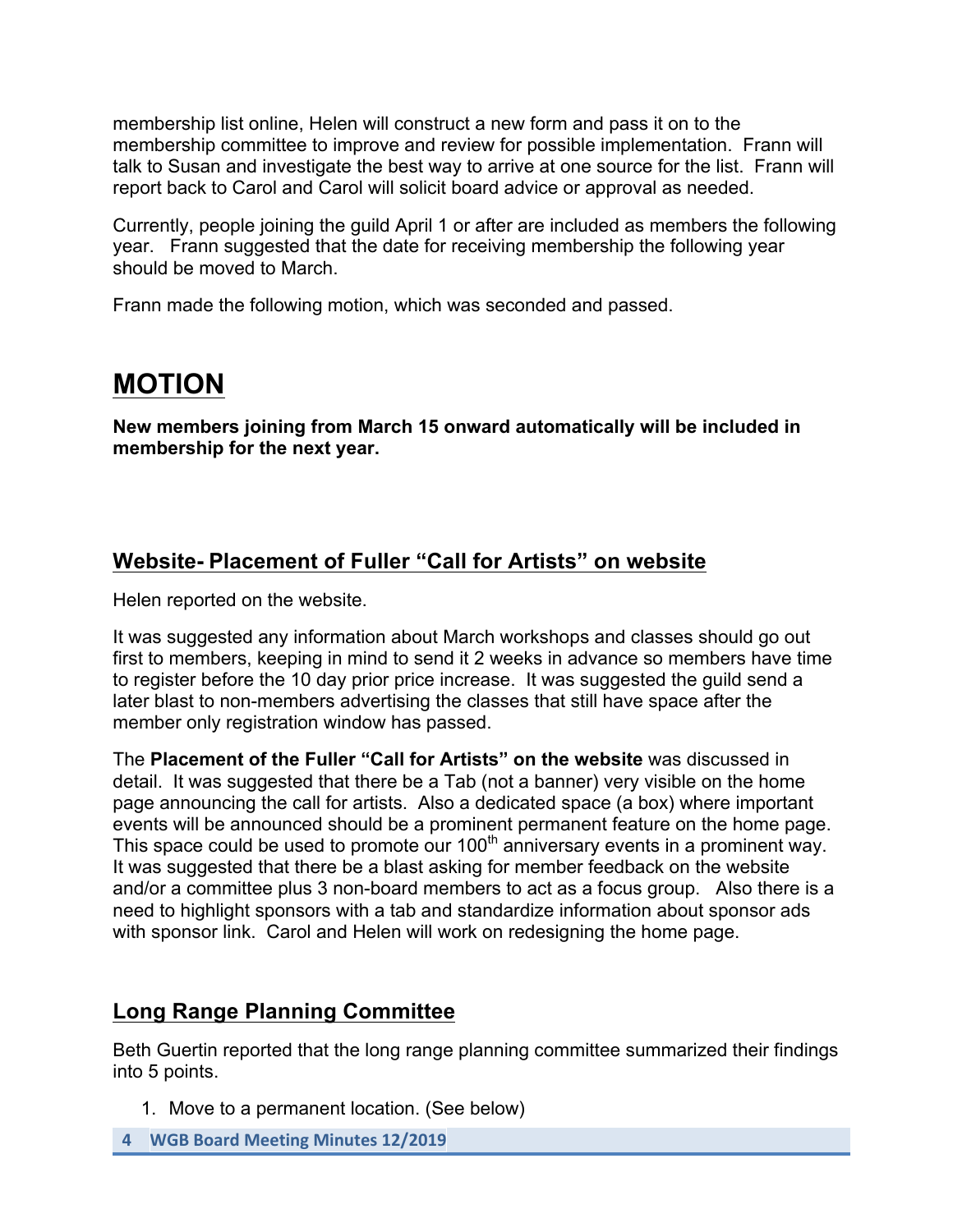- 2. Create an online public resources list, which includes:
	- a. list of resources and equipment owned by WGB
	- b. list of privately owned shared equipment
- 3. Streamline Guild Structure and evaluate volunteer responsibilities
- 4. Authorized purchase of 1 laptop computer to be stored at associate dean's home, used for class library, and ordered on sale day. Computer is on the way.
- 5. Submit budgets by end of February.

The committee has come up with requirements for a new permanent location:

- Kitchen
- 4 classrooms (2 for 20 people)
- Near public transport (to encourage participation of younger weavers)
- Parking
- Lecture space for 75 to 80 people

- Library space that is lockable, climate controlled, and able to be open multiple days per month year round. (There will be a moratorium for library purchase until the move is made.)

#### **Bulletin**

Diane reported that the next bulletin will come out in March. Please send photos and information on timely events. The Chart of Items for the Annual Sale with prices and information of whether the item sold will be in the bulletin. This year the price categories will be further broken down into towels and scarves. This chart helps weavers price their items. Items were priced better this year.

#### **Yearbook and Ad Chair**

70 yearbooks were printed this year.

50 members paid for a printed copy.

Cost of printing is \$4.72; Members pay \$10 to receive a printed copy.

By spring, the board must decide whether or not to print a yearbook this year. The committee suggests the guild print at least one more year and see how many sign up for the printed version. This will be discussed at the next meeting.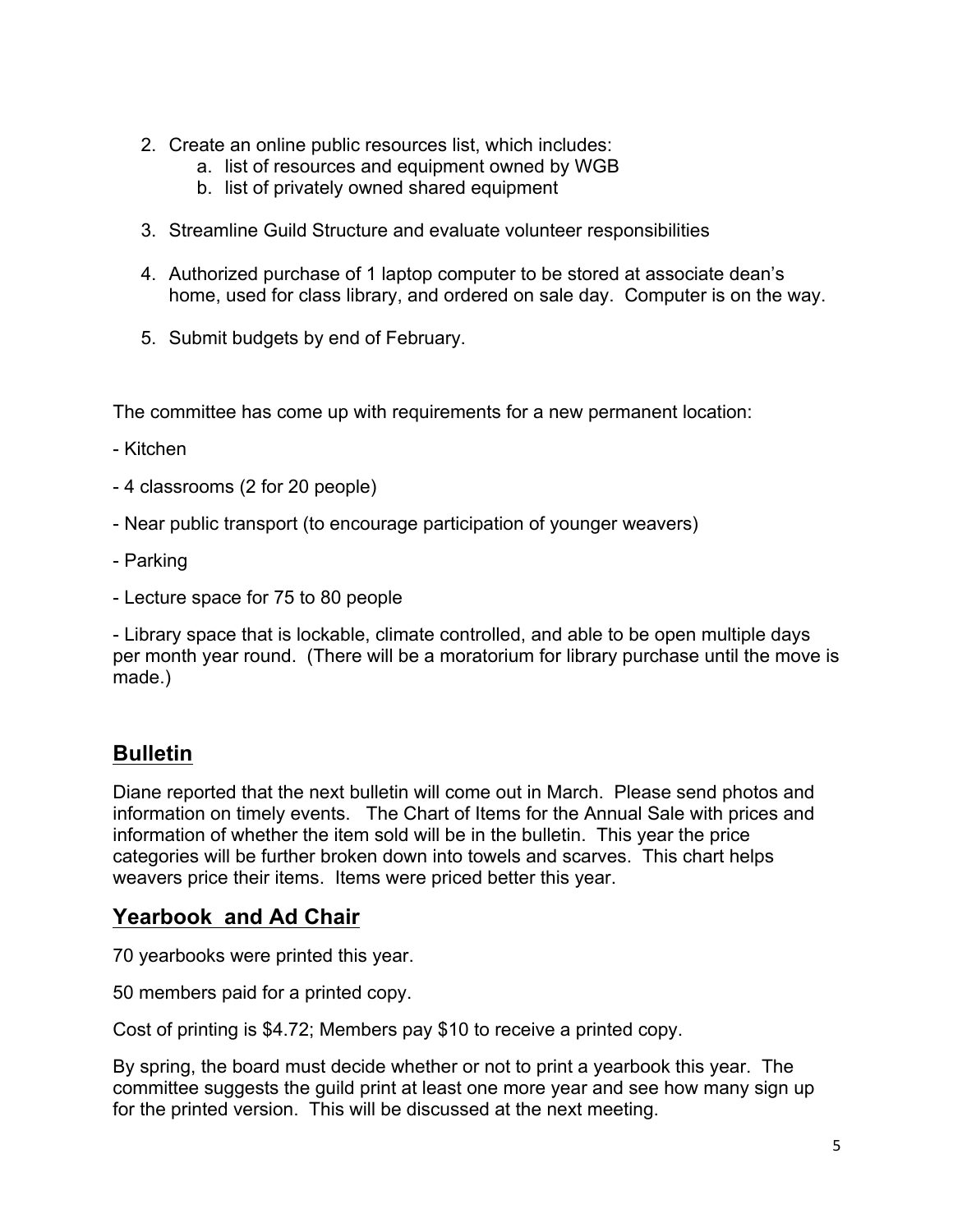Ads in color appear on the sponsor page. Some sponsors pay \$55; other \$85, depending on size.

The next bulletin will highlight the 3 sponsors with give-back programs. The bulletin will print a "please support our sponsors" announcement on an ongoing basis.

# **Nominating Committee**

Positions open are:

- Education Assistant Chair
- Library Chair
- Nominating Committee (3 positions)
- Outreach (to complete term)
- Social Media

Caroline Ronten now chairs both Public Relations and Outreach. She would like to continue on public relations and step down from outreach. Public Relations and Social Media will work with the sales committee on the marketing the sale, so we can eliminate the annual sale marketing position.

# **Morning Workshops, Special Workshop**

Joan Paul reported on planning for next year's workshops and provided a handout of proposed workshops. The education committee will decide whether there will be three or four workshops each month. Factors influencing this decision include:

- Is there a Part 2 of a class that only allows those who have completed Part 1 to participate, thus providing fewer options to choose from for those who haven't taken the first part?
- Will the afternoon speaker be presenting a morning workshop?

The guild wants to have enough workshops so our members are not shut out from registering for a workshop. Sometimes four workshop presentations are difficult to find. Repeating past successful workshops is a good idea; members who were not able to take a workshop one year, either because it was full or they weren't ready for it, may want to take it in another year. The final decision on number of workshops will rest with the committee.

Carol presented the Core Curriculum that she and Linda Snook had revised in October 2019. They thought it would be helpful to re-activate this both as an aid to weavers working on ratings, but also for others who wish to document their weaving learning.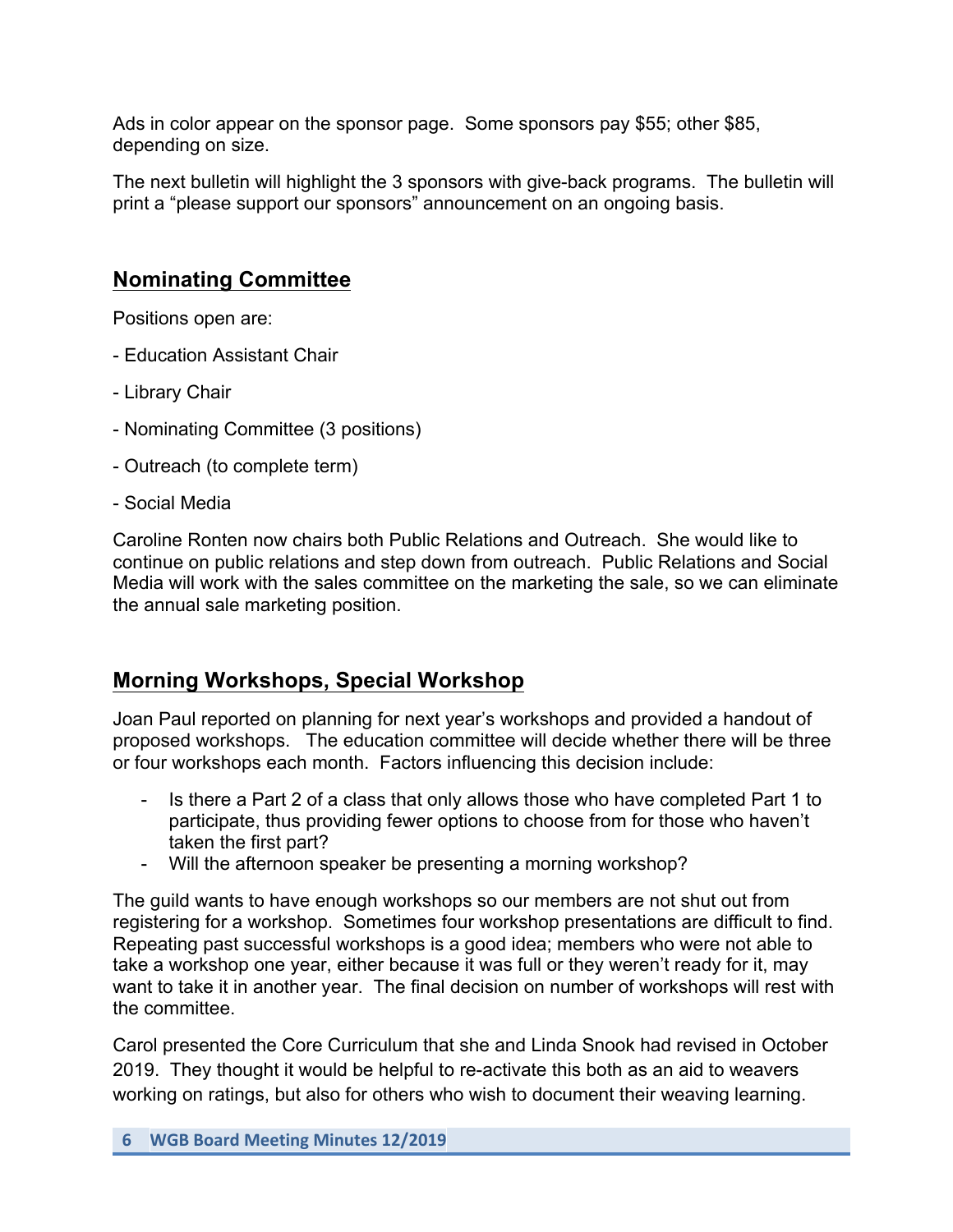She proposed that each guild workshop description include which parts of the core curriculum will be addressed in the workshop. This will be a help to those pursuing ratings by allowing them to pick workshops that will help them on the skills they need for the ratings. Carol will send out the core curriculum to board members with a request for feedback.

There was also a discussion of creating a study group that would meet on meeting days.

Due to religious holidays, the first meeting of 2021 will be moved to September 15.

Proposed special multi-day workshops include a fall warp ikat workshop and a spring workshop on weaving many structures on one warp. Topics for morning workshops at meetings may include: Andean Braids (two part workshop); Turned Drafts; Krokbragd; Blending Colors in Tapestry; Crackle; Textile Analysis; Shadow Weave; Deflected Double Weave; and the Guild Challenge. Morning workshops are not yet finalized.

# **Social Media**

The guild will keep the social media position. There is a vacancy for that position in the coming year. Maris Van Vieck has stepped down due to a change in employment. Caroline is covering the social media position in the interim.

We have come a long way in creating a social media presence, but there continues to be a need for a more active social media presence with more frequent postings on the variety of sites where we maintain a presence. There was a call for more photographs and information on guild activities. There was a discussion of how curated and how supervised those sites should be and whether more active postings by more guild members (and perhaps non-members interested in guild activities) might generate more interest and visitors to the sites. The question of who should be allowed to post came up.

# **Outreach, Public Relations**

Plimoth Plantation no longer has an active weaving program. The guild may contact Kayla regarding questions on what that means for the WGB relationship with Plimoth.

Caroline reported that there has been a big problem getting volunteers for outreach programs recently. Jayne has 5 requests for demos in the summer and fall and does not have enough volunteers to fill all requests. The question of how to get more people to volunteer for outreach was discussed.

Caroline Ronten will go forward on preparing an article for *Shuttle, Spindle and Dyepot* about the history of our guild and the  $100<sup>th</sup>$  anniversary. She is also working on an article for *Handwoven* on how we are celebrating the 100<sup>th</sup>, focusing on the quild scarf